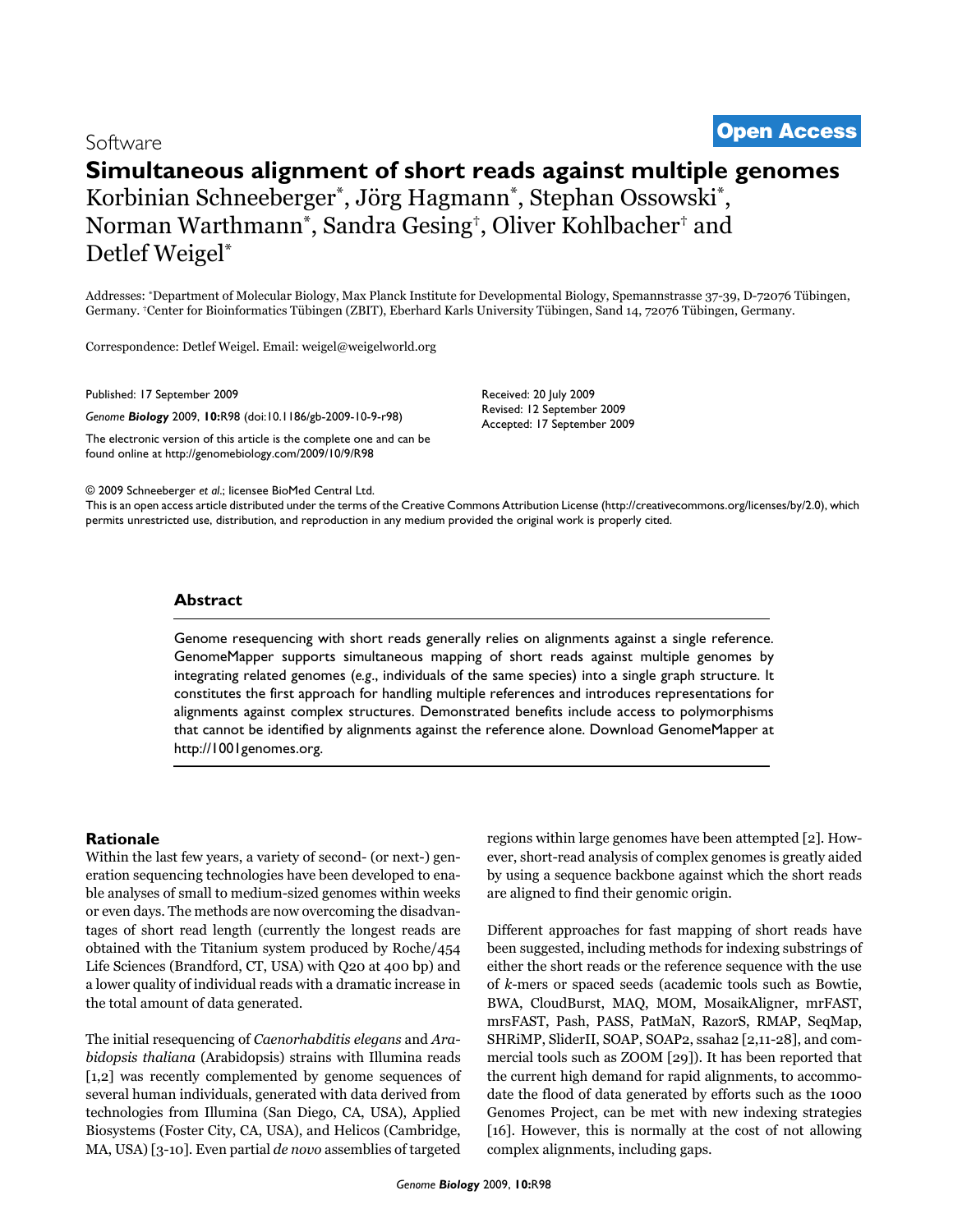For natural inbred strains of Arabidopsis, the high level of individual differences constitutes a substantial challenge. It has been estimated that several percent of the reference genome are either missing or very divergent in other strains of this species, which features homozygous genomes that are 25 times smaller than a haploid human genome [30,31]. This results in regions inaccessible to simple short-read alignments, in particular for alignment algorithms that do not accommodate many mismatches and gaps. New approaches supporting accurate alignments even in highly divergent regions are therefore sorely needed.

We note that the information derived from resequenced individual genomes is in itself useful for subsequent resequencing efforts, especially when the latter are at lower sequence coverage than the earlier efforts. Incorporating known polymorphisms increases the genome space against which the sample reads are aligned, which should greatly improve the mapping results. For example, an alignment suggesting a string of deleted bases in the focal genome becomes much more reliable if this deletion is known to exist in the population. The incorporation of such missing or inserted bases in the target/ reference sequence not only would decrease the complexity of the alignments, but also would reduce sequencing costs, as more reads can be placed on the genome.

Apart from these practical reasons, aligning against only a single reference biases the analysis toward a comparison within the sequence space highly conserved with the reference. Taking into account all known genome variants would reduce this bias. Aligning reads against multiple genomes separately increases computation time and storage space and introduces new problems of merging and interpreting redundant results.

Here we present a new short-read alignment algorithm, GenomeMapper, which performs simultaneous alignments of short reads against multiple genomes. GenomeMapper assures high alignment quality, while competing in runtime with other short-read alignment tools. This is achieved by representing multiple genomes with a novel hash-based graph data structure against which the reads are aligned. To our knowledge, this constitutes the first approach for aligning a sequence against a graph of sequences rather than aligning two linear sequences. We also propose the first standards to tackle the problems arising from multiple references. GenomeMapper is currently the tool of choice for the Arabidopsis 1001 Genomes Project [32,33], and the default alignment option of the short-read analysis pipeline SHORE [2]. GenomeMapper has been used to analyze sequence reads derived from bacterial, plant, invertebrate, and mammalian genomes. To demonstrate the impact of adopting multiple genomes as the short-read alignment target, we describe the construction of a multiple genome sequence graph based on published polymorphisms of Arabidopsis [2]. We present the alignment and consensus sequence analysis of the Est-1 strain

by using this graph and compare the results with the conventional approach of aligning the same set of reads against a single reference. We discuss the implications of our work for the analysis of more-complex reference sequences.

# **GenomeMapper's indexing and alignment strategy**

#### **Multiple genomes in one index**

One way to decrease runtime for the generation of sequence alignments is to build index structures of either the reads or the reference sequence. To allow simultaneous alignments against multiple genome sequences, all target sequences have to be combined into one data structure. GenomeMapper achieves this goal by building a joint index of all genomes that are alignment targets. This index will be persistently stored, and, once compiled, the index does not need to be rebuilt for future alignment tasks.

The index is a simple hash-based mapping of *k*-mers (sequence signatures of 5 to 13 bp) to their locations within the target sequences. Each *k*-mer present in target sequences is unambiguously converted into a single integer, applying a two-bit representation of the four DNA nucleotides. Each hash key points to one hash value consisting of a list of all genome locations of the *k*-mer. Although this rather simplistic hash-indexing approach has some disadvantages compared with more recently developed strategies (*e.g*., Burrows-Wheeler indexing [16]), the latter are usually geared toward ungapped alignments and are not easily extendable to nonlinear structures imposed by multiple genomes. Further, spaced-seed approaches, implemented in tools such as SHRiMP or ZOOM, can be more sensitive [34]. However, when these approaches are applied to real data, they do not result in a substantial increase in the number of alignments compared with an approach with contiguous seeds followed by a complex alignment, because contiguous seeds are usually chosen short enough (*i.e*., 9 to 12 bp) for anchoring and subsequent aligning of reads (see later for comparison with other mapping tools).

Mapping indices tend to require a large amount of random access memory (RAM). Current computer servers usually allow multiple processors to share physical RAM. To avoid the unnecessary overhead of loading the same index multiple times, GenomeMapper makes use of memory-mapped files, allowing computer processes to share the same index structure within the memory. This reduces the overall memory footprint when running several instances of GenomeMapper in parallel.

#### **Index graph creation**

The input for GenomeMapper's index-creation step consists of the sequence of one of the genomes and a list of differences in the other genomes compared with the first one (*i.e*., one FASTA file and a list of single-nucleotide polymorphisms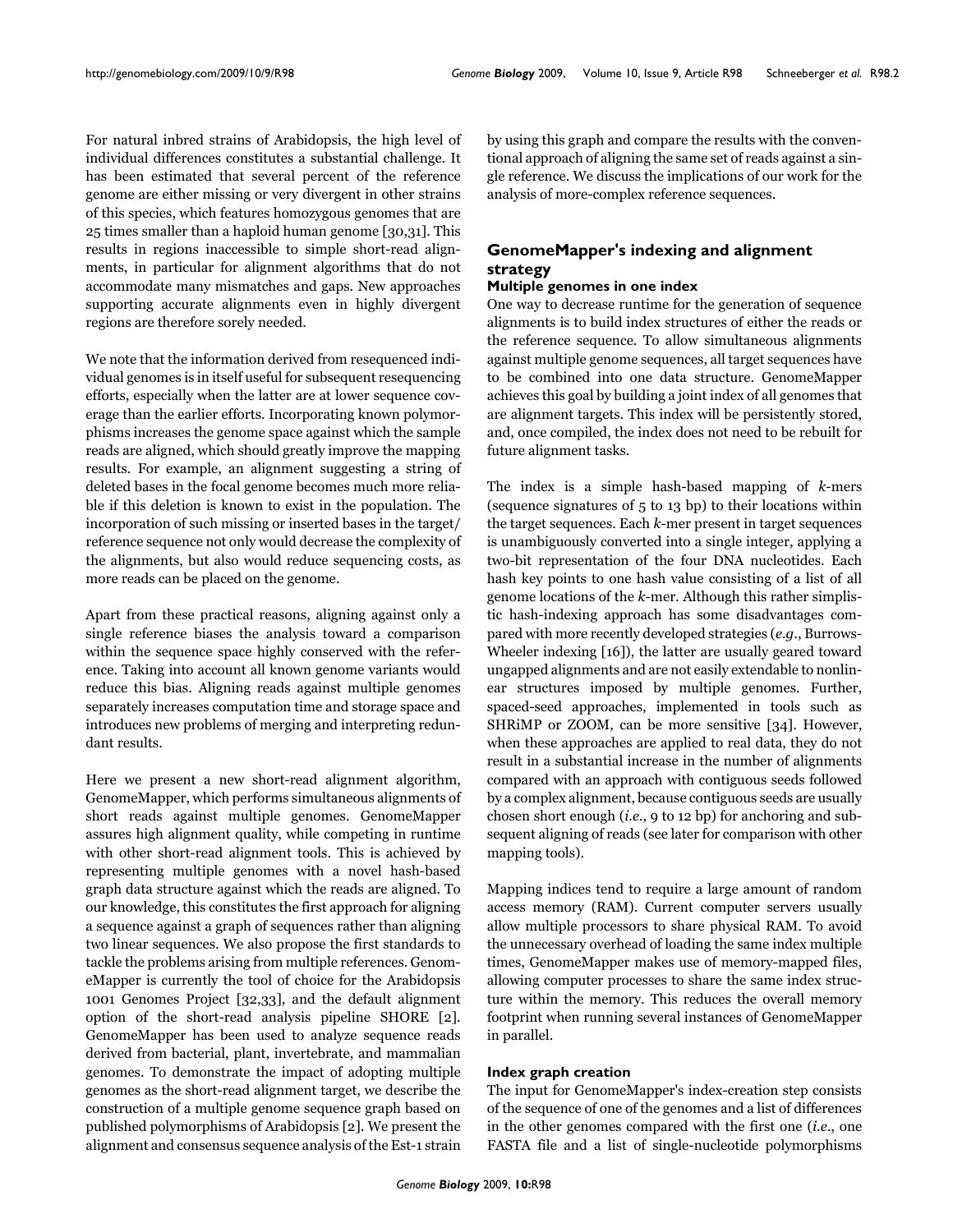(SNPs) and indels of every additional genome). Each position not explicitly annotated as different is assumed to be identical in all of the genomes, and will therefore be stored only once. This is important to avoid redundant alignments to several genomes. Divergent sequences are stored separately for each of the genomes. Identical regions, which are represented once, must be connected with polymorphic regions, which are represented by branches in the index. Hence, the reference loses its linear/sequential characteristic, but rather forms a sequence graph. Note that none of the genomes represents "the reference" (Figure 1).

To store this information efficiently, each of the genomes is partitioned into non-overlapping sequence blocks of up to 256 bp, which represent the genomic sequence of all genomes. The connections of blocks to their neighbors allow continuous reconstruction of each genome. Invariant regions will be represented by one block only. Every variant, including all SNPs, will trigger the formation of branches, which constitute the parallel blocks that account for the nonlinearity



#### **Figure 1**

Efficient alignments against multiple genomes. **(a)** Only reads that are sufficiently similar can be aligned against a single reference. **(b)** Separate alignment against multiple genomes allows access to divergent regions, but results in redundant alignments of reads that match all targets (blue). **(c)**  Alignments against a graph index representing multiple genomes provide access to divergent regions without redundant alignments.

of the genome graph (Figure 2a and 2b). Because complex differences such as inversions or duplications can always be defined as combinations of deletions and insertions, they can be readily incorporated into a graph index.

A unique identifier for each block allows a constant look-up time in a table that stores all relevant block information. In addition to referring to the genomes, of which it is a part, each block encodes for its sequence, the connections to its neighboring blocks, and the position within the genome. Each block thus harbors the genome sequence of all or a subset of genomes with identical sequences within the respective region. The block table is the implementation of a sequence graph, where the blocks represent the nodes, and the connections between them, the edges (Figure 2b). We refer to this table as *genome graph*. A comprehensive list of all features stored in the block table is given in Supplemental Table S1 [see Additional data file 1].

Generating different genome graphs with a different number of diverged genomes shows that the increase of a new sequence, and thus additional blocks, decreases with every new genome added; thus, the genome graph is less memory expensive than storing the genomes separately [see Additional data file 1].

Because all relevant information is stored in the genome graph, the positional information attached to each *k*-mer in the hash described earlier (linking each *k*-mer to its locations in the genome) must merely store the block identifier (represented by 3 bytes) and the position within the block (1 byte). Based on this information, the position of every base within each of the genomes can be inferred. The 4-byte encoding accommodates a combined length of all unique sequences of up to 4 Gb.

Efficient read mapping requires that each *k*-mer generated from one of the sequences in the genome graph can be queried for its locations in constant time. This is achieved by building a hash table connecting the *k*-mer (hash key) to its positional information in the genomes (hash value). Each hash key refers to a list of entries. Each of these entries stores a block identifier and a block position, allowing a unique positioning of each *k*-mer.

### **Need for complex alignments**

Earlier studies showed that, in a random comparison of two natural Arabidopsis strains, typically one SNP occurs for every 200 bp. In addition, by using early-generation Illumina single reads, more than 60,000 small indels (1 to 3 bp) and 10,000 indels of up to several hundred base pairs have been detected in two strains, presenting a lower boundary for the degree of polymorphism in this species [2].

Mismatches in alignments result not only from sequence differences, but also from sequencing errors. The error probabil-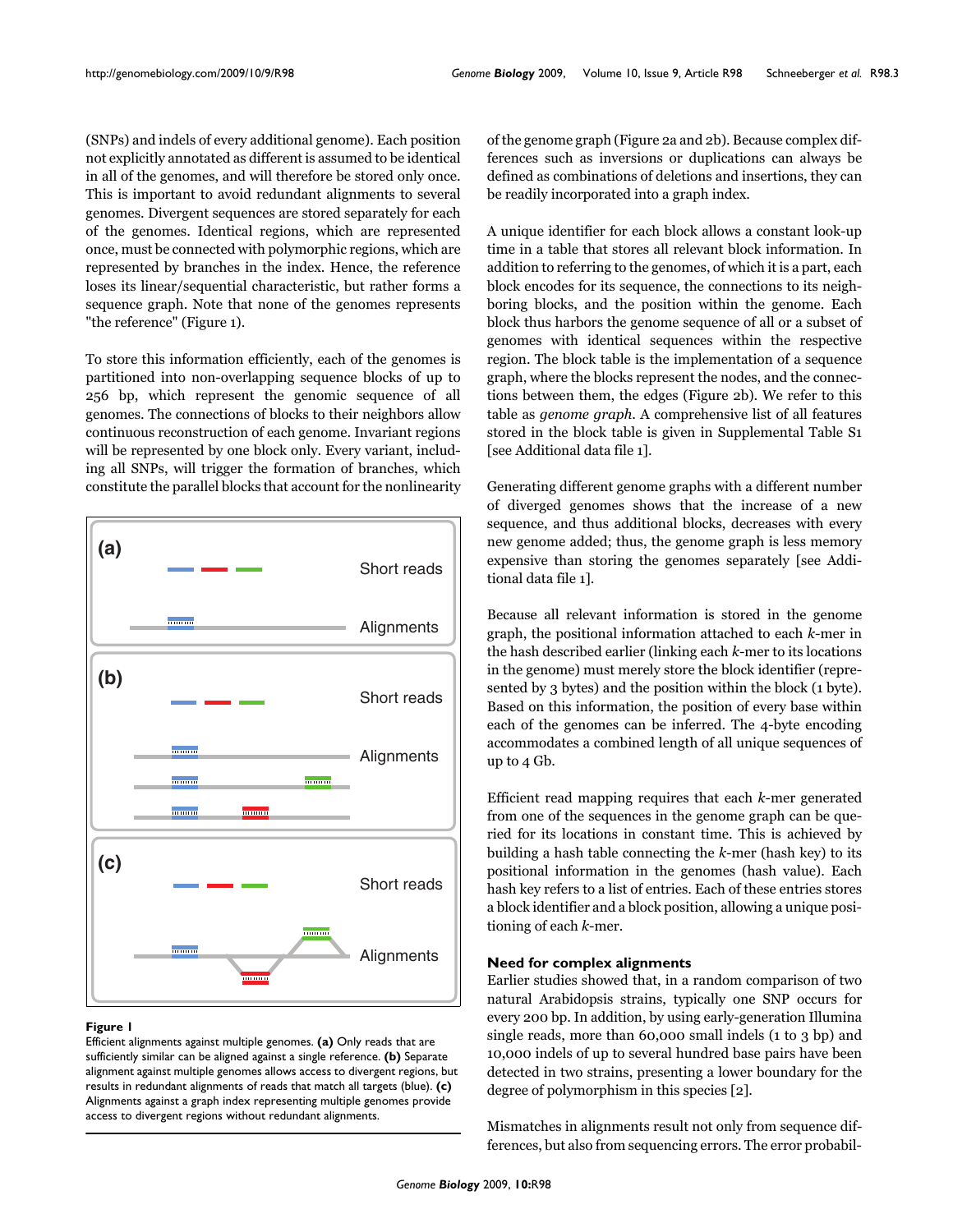

**Figure 2** *(see legend on next page)*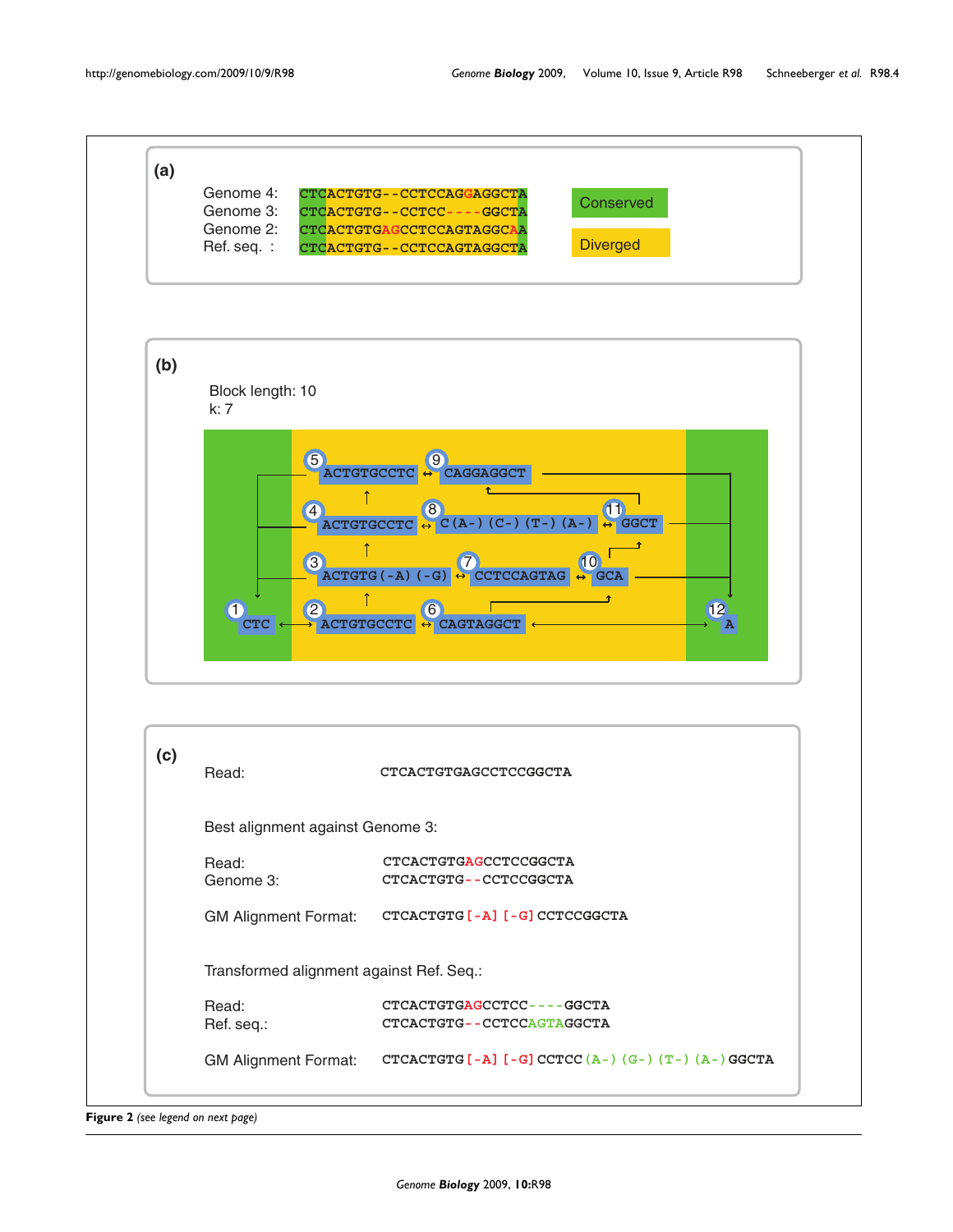#### Figure 2 (see previous page)

GenomeMapper's graph index structure. **(a)** Examples of orthologous sequences in four divergent genomes. Sequences at the beginning and end of each fragment are shared (underlaid with green boxes). Divergent regions start *k*-1 positions (in this case, six positions) before the first true variable position, to account for the *k*-mer length used for the hash-key calculation. **(b)** Graph structure created by these sequences, with *k*-mer length 7, and maximal block length of 10 (instead of 256) for reasons of illustration. The number attached to each block is its unique identifier. Note that blocks do not occupy their maximal block length after an indel, exemplified by blocks 3 and 8. Blocks 1 and 12 correspond to sequences identical in all four genomes and are present only once in the index structure. Arrows between the blocks visualize the edges between the nodes in the genome graph as they are stored in the block table [see Table S1 in Additional data file 1]. **(c)** Alignment of a read against the most similar genome, Genome 3, with a 2-bp insertion. Although the insertion also is observed in Genome 2, the 4-bp deletion downstream in Genome 3 makes the read more similar to it than to Genome 2. The transformed alignment of the read against the original reference sequence (Ref. seq.) includes the 4-bp deletion (as supported by Genome 3) given in parentheses (green), whereas the 2-bp insertion (which is supported neither by Genome 3 nor by the reference sequence) is annotated like a mismatch by using square brackets.

ity of Illumina sequence reads has been shown to be less than 1% for most, but not all parts of the read [2]. In comparison with the rate of natural variation in Arabidopsis, mismatches from errors in individual reads outnumber true SNPs approximately 17 to 1, whereas true gaps are almost as frequent as gaps resulting from sequencing errors [see Additional data file 1].

To avoid misplacement of individual reads, some mapping tools favor alignments in which the cumulative base quality of mismatching bases is low [21]. With respect to the high level of natural differences in Arabidopsis, such a strategy could bias alignments away from polymorphic regions. GenomeMapper instead performs, for each read, an alignment based on dynamic programming similar to the Needleman-Wunsch alignment algorithm (see [35] and Additional data file 1 for modifications). Our method ensures that all alignments within a given number of mismatches and gaps are reported, provided that they share at least one identical substring of length *k* when using a *k*-mer index. No other constraints are imposed on the number of mismatches, gaps, or base call quality. By default, GenomeMapper aligns against all instances of a repeat, but it also can be instructed to align only against a subset of them.

In our experience, resequencing projects of bacterial or medium-sized eukaryotic genomes such as those of Arabidopsis strains do not benefit from using alignments other than the optimal ones. Nonetheless, GenomeMapper can be configured to report not only the best scoring alignments, but also all hits within the specified range of mismatches and gaps (all-hits instead of best-hits strategy). As expected, this comes with an increase in runtime, especially for highly repetitive genomes.

#### **Aligning sequences against the graph**

GenomeMapper's alignment procedure is partitioned into three steps, including speed optimization. The optimization bypasses the costly calculation of alignment matrices without a decrease in sensitivity and is based on two observations: first, a dynamic programming alignment is required only if the best alignment involves gaps; and, second, the frequency of gaps is lower than that of mismatches. This is the case both for sequencing errors in Illumina reads and for true polymorphisms. To cope with this, GenomeMapper applies a higher penalty for gaps than for mismatches. Therefore, alignments with a penalty lower than the gap penalty do not require dynamic programming. The optimization cannot be applied in an all-hits strategy including gapped alignments and will not increase speed if the best alignment features gaps.

In the first step of the alignment procedure, GenomeMapper scans the hash index for *k*-mers identical between read and genome graph to detect quickly all genomes and locations with nearly identical alignments. In the second step, GenomeMapper determines the location and sequence of *nearly identical maximal substrings* (NIMS) between read and genome graph. GenomeMapper will finally perform a *k*banded alignment by applying dynamic programming to ensure a consistent gap placement [see Additional data file 1].

In detail, GenomeMapper starts by calculating the hash keys of a predefined set of non-overlapping *k*-mers of the read sequence and retrieves their genomic positions from the hash index. The pair, consisting of a *k*-mer along with one of its positions in the genome, is referred to as *hit*. If the best alignment of a read contains up to one mismatch less than the number of non-overlapping k-mers fitting into the read, at least one hit within this alignment can be computed (see [36] and Additional data file 1). Each hit serves as the seed for an ungapped alignment comparing the unmatched parts of the read with the target sequence.

If the first step does not reveal a valid alignment, which is always optimal because of the prerequisite that one mismatch is less penalized than one gap, GenomeMapper starts calculating hits not only for a subset, but also for each of the *k*-mers within the read sequence. If two hits are adjacent in the read and in the genome graph, they will be merged, resulting in socalled *extended hits*. If a single mismatch between read and genome sequence is adjacent to extended hits on either side, GenomeMapper can bridge this mismatch by merging the extended hits now harboring this mismatch. Once all hits are maximally extended (they now constitute NIMSs), the read has to be aligned against the regions determined by each of the NIMS, aborting as soon as the best possible alignment will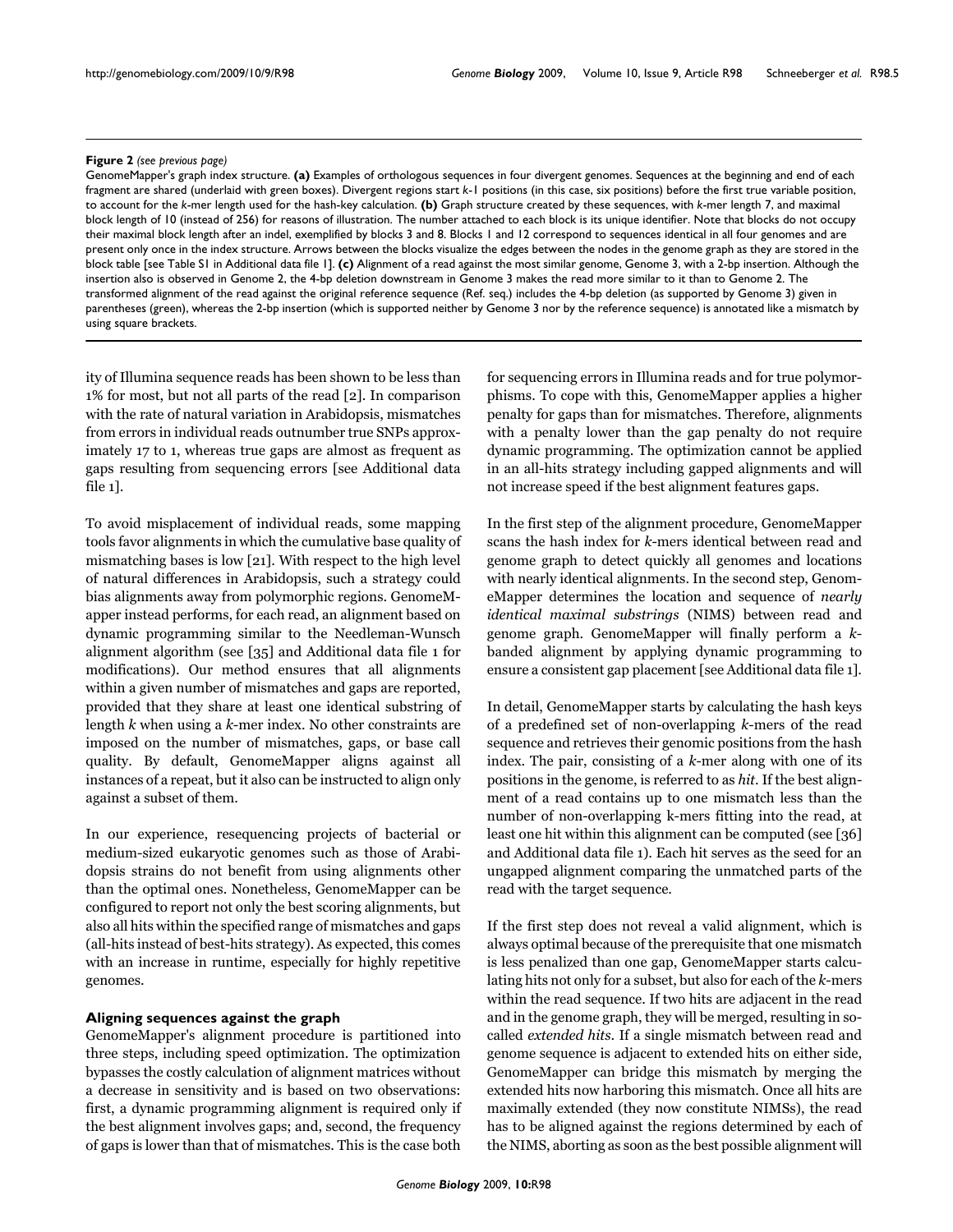be worse than the mismatch and gap constraints [see Additional data file 1].

To retrieve the genomic sequence for the alignments, GenomeMapper must follow the links between blocks. Starting from the block harboring the hit or NIMS, GenomeMapper follows the edges of the genome graph to generate a target sequence for the alignment. If multiple blocks reside next to one of these blocks, each of the branches will generate a separate target sequence for an independent alignment. Note that GenomeMapper will not concatenate sequences from different genomes. The alignment phase is implemented with an efficient parallelization, which substantially reduces runtime. It is distributed in a master-slave model on a shared-memory architecture. All alignment threads can access the genome data and the read data. The master thread distributes individual hits by signaling each alignment thread and collects the results. The number of threads used by the parallel implementation is a user-defined parameter that can be adjusted to the hardware.

The parallel version of GenomeMapper relies on POSIX threads to manage the individual compute threads efficiently. POSIX threads are available for all relevant platforms (including Linux, Mac OS, and Windows).

#### **Representation of the alignments**

Independent of the algorithm used to detect the best alignments, GenomeMapper will report two different representations of the alignment. The first one constitutes the alignment of the read against the genome to which it is most similar (reference-free alignment). Because commonly used tools for alignment consensus analysis such as MAQ, Mosaik, SHORE, and VAAL [1,2,18,37] report base calls based on the location relative to one reference sequence, GenomeMapper implements a second alignment representation, which transforms the strain alignment into an alignment against the reference sequence. This reference-based alignment can then be used as input for one of the tools mentioned earlier. Which of the genomes constitutes the 'reference sequence' is defined in the index creation. As the reference sequence is not necessarily the most similar sequence to the read, the reference-based alignment can feature more mismatches and gaps than the strain alignment and can exceed the user-defined constraints.

This transformation generates two categories of mismatches in the reference-based alignment. The first category contains mismatches that are unique to the read sequence. The second consists of mismatches identical between the read and the strain it was aligned with, but different from the reference sequence. Such mismatches are more likely to represent true polymorphisms, because they have already been previously observed. GenomeMapper indicates the different types of mismatches by using round and square brackets (Figure 2c). We have updated SHORE's [2] consensus analysis to exploit

this additional information (see section, *Impact on Resequencing*).

# **Position descriptors for reference-free and referencebased alignments**

An alignment is typically anchored by the position of the 5' nucleotide in the target sequence at which the alignment starts. Because different genomes may feature indels of different lengths, however, even for identical sites, positional information can become ambiguous. The decision for one of the locations only (*e.g*., that of the reference genome) would overvalue the reference.

Currently the sole community-wide accepted description of a genomic location is the corresponding nucleotide within the reference sequence, which easily accommodates gaps, but not insertions, relative to the reference. We therefore implemented two position descriptors into GenomeMapper. The first refers to the particular genome against which the alignment was performed (the strain alignment). The second represents the position of the alignment against the reference (the reference alignment). Insertions are annotated by using the upstream reference position followed by the position of the inserted nucleotide within the insertion, separated by a decimal point (*e.g*., "80359.12" describes the 12th nucleotide within the insertion after position 80359 of the reference). Strain alignments transformed to reference alignments lose their reference-free characteristic and therefore are immediately comparable with conventional mapping results.

#### **Comparison with other mapping tools**

GenomeMapper also can be used for alignments against a single target genome. This allowed us to compare runtime and sensitivity of GenomeMapper (version 0.3.1s) with those of four other popular mapping tools: SOAP (version 1.11 [19]), soap2 (version 2.01 [20]), bowtie (version 0.9.8 [16]), and MAQ (version 0.7.1 [18]). SOAP and MAQ were previously compared with bowtie [16], but with a human target. Here we aligned against the Arabidopsis Col-0 reference genome [38] with seed length set to 12. All tests were performed on 10 independent read sets, each consisting of 500,000 reads randomly sampled from reads generated in this work for the Arabidopsis Est-1 strain (see later). We tried to run all alignment tools with optimal parameters to achieve the best possible sensitivity and runtime [see Supplemental Table S2 in Additional data file 1 for command lines of all runs]. To make them directly comparable with GenomeMapper, we set SOAP, soap2, and MAQ to report all repetitive best hits rather than a random subset of them, even though this comes with an additional investment in runtime. All tests were performed on a compute server with eight cores (two AMD Opteron quad core processors) and 32 GB RAM. Figure 3 compares average runtimes, measured as the wall clock, as well as sensitivity of all alignments and of gapped alignments, both measured as the number of reads that could be aligned. As this analysis is based on real data for which no gold-standard sequence infor-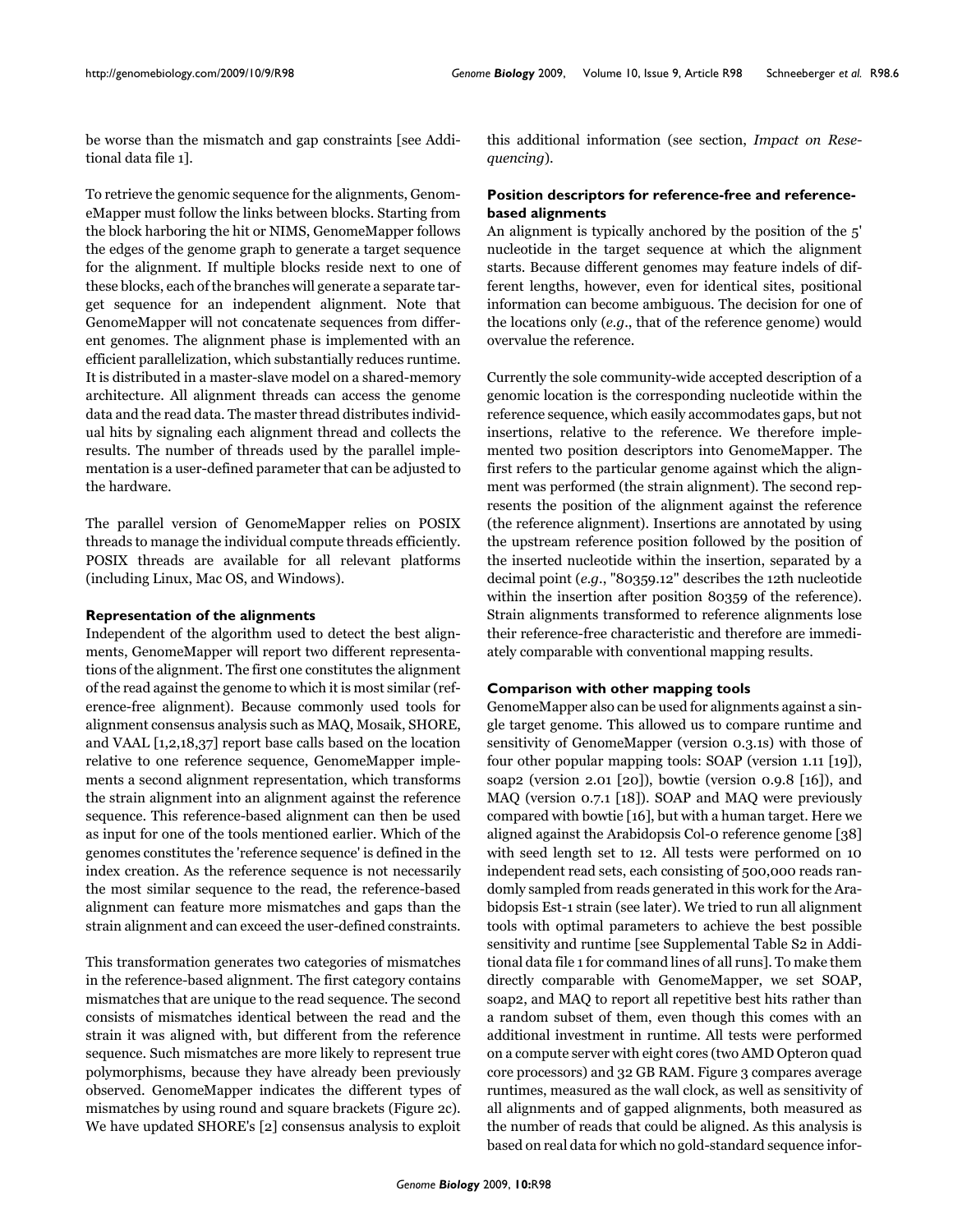

#### Performance of GenomeMapper compared with that of other short-read alignment tools **Figure 3**

Performance of GenomeMapper compared with that of other short-read alignment tools. **(a)** Runtime, measured as wall clock time between invocation and termination of the program, averaged from 10 independent tests with different random sets of 500,000 short reads from Est-1. The worst test was excluded from average calculations. Error bars indicate standard deviation. *mm*, *gaps*, and *edit* refer to the maximal number of mismatches, gaps and edit operations allowed. GenomeMapper was run with four different parameter settings: the serial version; the parallel version on four cores; the serial version merely aligning NIMS of length 13 or longer; and the parallel version aligning only NIMS of length 13 or longer. SOAP was found running on up to four CPUs instead of only one CPU, as configured with the command line (option -p). **(b)** Average sensitivity, measured as the percentage of aligned reads. Only GenomeMapper and SOAP can perform gapped alignments. **(c)** Average sensitivity of alignments, allowing three gaps and four mismatches with a combined maximum of four edit operations, measured as number of reads with gapped alignments. Fractions refer to the number of all reads with gapped alignments.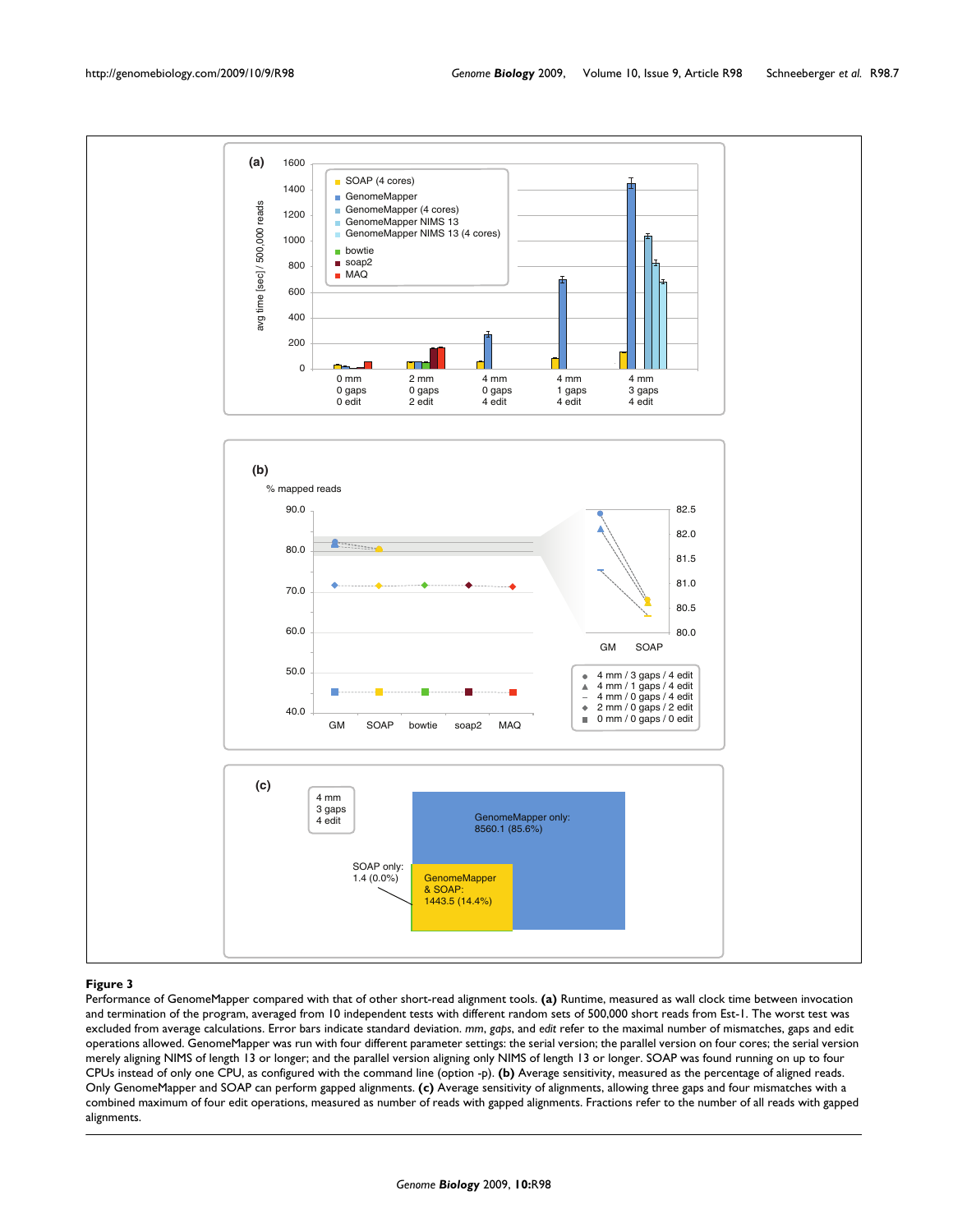mation is available, nothing is known about the true origin of the DNA reads. We therefore took the fraction of aligned reads as a proxy for sensitivity.

Without allowing any mismatches, little difference in runtime or in sensitivity was found between the alignment tools, with GenomeMapper being slower than bowtie and soap2, but faster than SOAP and MAQ. Allowing two mismatches caused similar increases in runtime for all tools. With respect to sensitivity, more than 99% of the differences in the reads that could be aligned with up to two mismatches resulted from different strategies in aligning ambiguous base calls (Ns). SOAP, for example, aligns Ns without an alignment penalty.

Different from SOAP, GenomeMapper's runtime was drastically affected by allowing additional gaps (which are not accommodated by the other tools tested) (Figure 3a). The first reason for this disparity is the different alignment strategy. SOAP allows neither gaps combined with mismatches nor multiple gaps in the same alignment, whereas the dynamic programming alignment in GenomeMapper supports any combination of gaps and mismatches. Second, even though SOAP was set to run on one processor (option -p was set to 1), we found it running in parallel on up to four CPUs, and therefore using more computational power than the other tools.

By applying GenomeMapper's parallelization set to run on four cores, runtime was reduced significantly. Parallelization is geared toward complex alignments and did not reduce runtime for ungapped alignments. Another way to reduce runtime is offered by skipping alignments triggered by NIMS/hits of length 12 (seeds that could not be extended by at least one base, option -l, indicated by "NIMS 13" in Figure 3a), but this came at a cost of sensitivity being reduced by 0.6%.

Compared with SOAP, GenomeMapper's more accurate alignment method resulted in higher sensitivity (Figure 3b; compare results for 4 mm/1 gap and 4 mm/3 gaps). Considering only gapped alignments, GenomeMapper aligned more than 5 times as many reads as SOAP (Figure 3c), whereas only one of 500,000 reads was aligned by SOAP, but not by GenomeMapper. This difference showcases GenomeMapper's ability to combine multiple gaps with mismatches in the same alignment.

Note that the reads used for benchmarking had been quality trimmed. This removes the common trend of read endings having increased chances of harboring mismatches because of higher error rates. Untrimmed reads with additional mismatches would have almost completely prohibited SOAP from performing gapped alignments. This is expected to be even more an issue with longer reads.

GenomeMapper's relatively high runtime when allowing a large number of gaps and mismatches is explained mostly by

the enormous number of alignments performed once optimizations could not reveal the best alignment. Nonetheless, accurate alignments are important for correct read placement in regions of high divergence and therefore justify the performance loss. Whereas aligning against a genome graph comes with additional computational costs, it greatly increases sensitivity. One can compensate for increased runtime with computing power, but reads that are never correctly aligned in the first place are lost for further analyses.

#### **Impact on resequencing**

To examine the practical relevance of graph-based alignments against multiple genomes, we compared performance with a conventional single-reference approach by using reads from the genome of Arabidopsis strain Estland-1 (Est-1) from Estonia, generated in the *Arabidopsis thaliana* 1001 Genomes Project [see Additional data file 1]. The 47.7 million alignable single-end high-quality reads were produced on an Illumina Genome Analyzer. After quality trimming of the reads to 36 to 42 bp, the average depth of genome coverage was 13 fold.

We first used the reference Arabidopsis Col-0 sequence (TAIR8 [38]) as the alignment target. In the second analysis, we included two Arabidopsis genomes, Bur-0 and Tsu-1 (see Figure 4). Previous Illumina single-read sequencing and comparison against the Col-0 reference had revealed 570,100 and 502,036 SNPs, as well as 48,999 and 47,765 indels of up to 3 bp, respectively [2]. In addition, 16,463 and 3,007 longer indels of up to 641 bp had been discovered from targeted *de novo* assembly of highly polymorphic regions [2]. These two genomes differ from the reference by 0.5 to 0.6%, which reflects a lower bound of sequence divergence, given the limitations of short-read analyses.

The Bur-0 and Tsu-1 genomes, together with the Col-0 reference genome, were used to build a multiple genome graph. To take advantage of the additional information produced by the graph-based alignments, and to make it comparable to a single reference analysis, we updated SHORE [2], our genomeresequencing analysis pipeline [see Additional data file 1]. This included incorporation of GenomeMapper's transformed alignment representation, different scoring schemes for previously known and newly discovered polymorphisms, and the support of indels up to any length, restricted only by the maximal indel length within the known genome space.

More than 1% of all reads, 0.51 million reads, could be aligned to the genome graph, but not to the single reference. These additional alignments resemble highly divergent regions of Est-1, which are particularly interesting, but also constitute the regions that are least accessible to conventional methods. Compared with the "reference only" alignments, the graph alignments increased the number of recovered SNPs by 15%, of deletions by 22.6%, and of insertions by 37.2% (Table 1). In particular, 1,551 deletions and 1,841 insertions longer than 3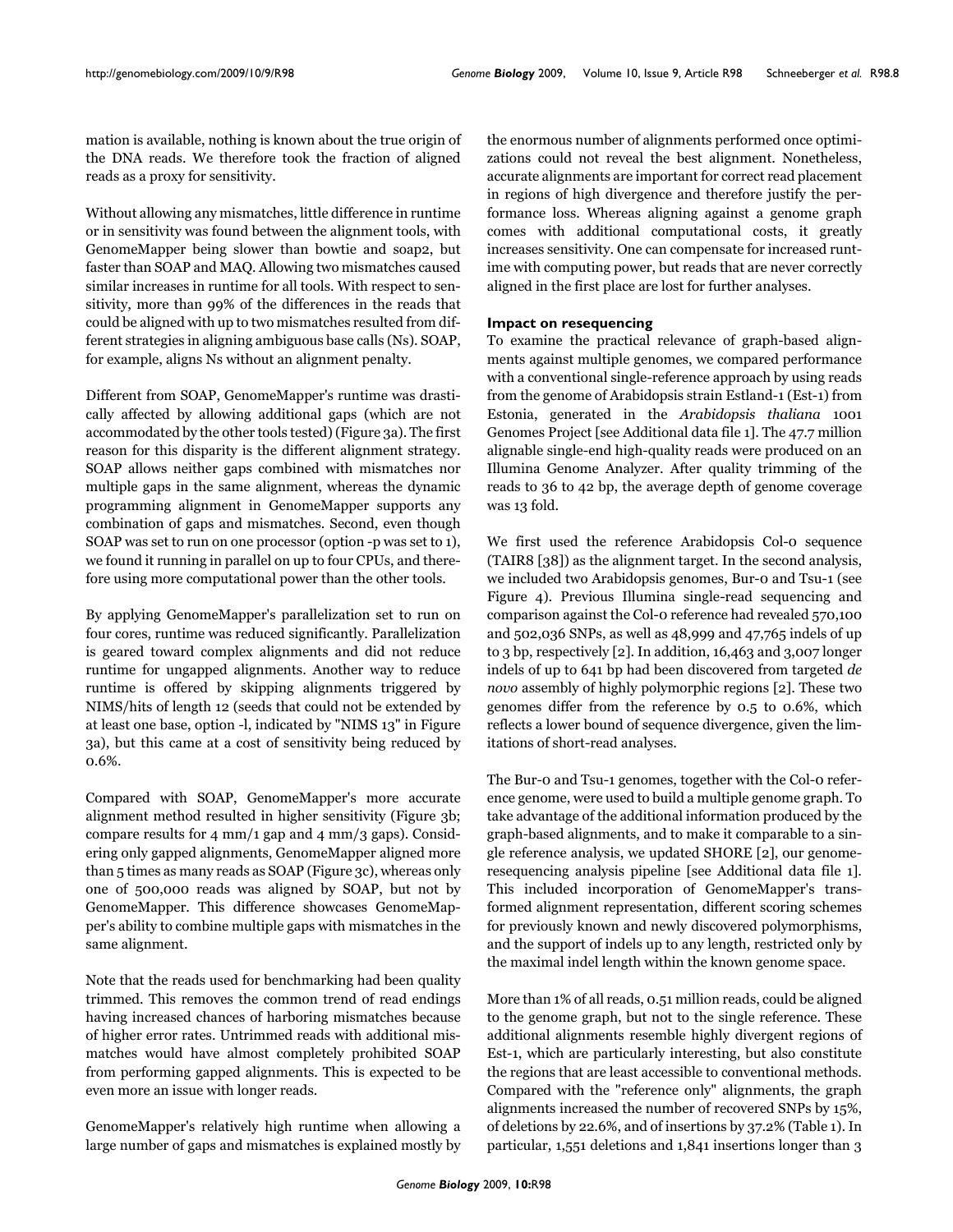

#### **Figure 4**

Alignments against a 17-bp insertion present in a nonreference genome. **(a)** Alignments of Est-1 reads against the graph of Arabidopsis chromosome 1, reference positions 20,166,584 to 20,166,747. Alignments against both the Col-0 reference and the Bur-0 variant genomes are highlighted in dark gray; alignments of reads aligning best against a single genome are highlighted in light gray. Most reads align against the Bur-0 allele, suggesting that Est-1 is more similar to Bur-0 at this locus. In particular, the 17-bp insertion found in Bur-0 is supported by the Est-1 reads. Because of the alignment constraints (maximum of four edit operations), these alignments could not have been performed against the Col-0 sequence only. Within the second divergent region, indicated by a red arrow, Bur-0 has a complex change, ACC->T, relative to Col-0, with Est-1 featuring a third allele, ACC->TA. Because this change is near the 17-bp insertion, only a subset of the alignments would have been found with single reference alignments only. For simplicity, Tsu-1, which also is included in the graph target, is not shown here. **(b)** Annotation of this region with respect to the Col-0 reference genome.

bp, with a maximum length of 641 bp and 281 bp, known from previous *de novo* assembly of larger indels in Bur-0 and Tsu-1 [2], were detected. Only a small subset of the long indels was represented in the "reference only" analysis (two 3-bp deletions can modify the sequence in the same way as one 6-bp

deletion). Because of the limitation of three gapped positions per alignment, the vast majority of long indels could not be discovered with the conventional "reference only" alignment. These observations illustrate that indel detection is not lim-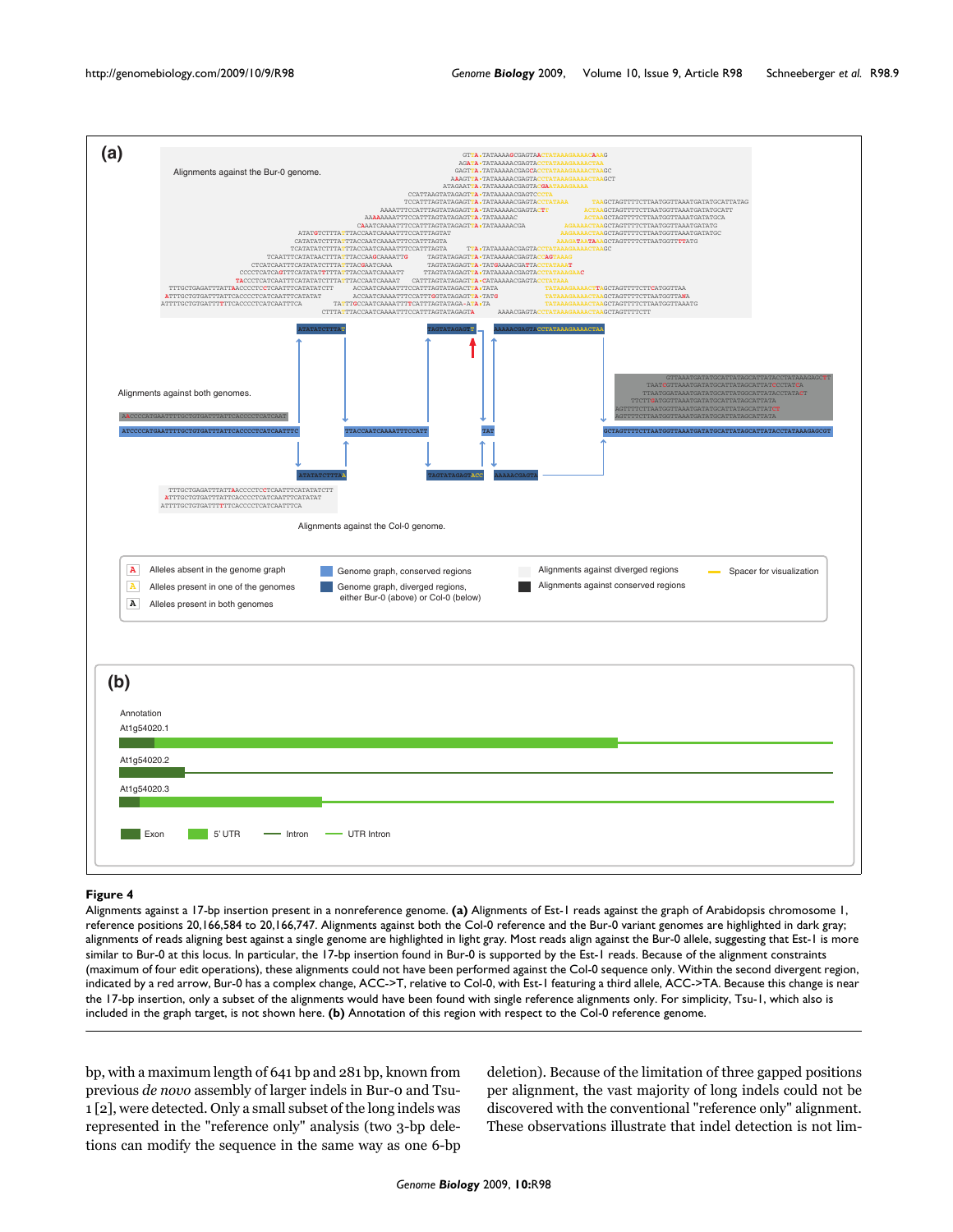| Recovery of Est-1 variants by using SHORE |                |                   |                                                             |                                              |                                        |  |  |  |
|-------------------------------------------|----------------|-------------------|-------------------------------------------------------------|----------------------------------------------|----------------------------------------|--|--|--|
|                                           |                | yses <sup>a</sup> | Predicted by both anal- Private to genome graph<br>analysis | <b>Private to reference-only</b><br>analysis | Total gain in genome graph<br>analysis |  |  |  |
| <b>SNPs</b>                               |                | 401.158           | 66.264                                                      | 5,423                                        | 15.0%                                  |  |  |  |
| Deletions                                 | All            | 25,926            | 6,807                                                       | 778                                          | 22.6%                                  |  |  |  |
|                                           |                | 1-3 bp 25,865     | 5,256                                                       | 778                                          | 16.8%                                  |  |  |  |
|                                           | $\geq 4$ bp 61 |                   | 1,551                                                       | 0                                            | 2.542%                                 |  |  |  |
| Insertions                                | All            | 22,305            | 9,220                                                       | 678                                          | 37.2%                                  |  |  |  |
|                                           |                | 1-3 bp 22,285     | 7,379                                                       | 678                                          | 29.2%                                  |  |  |  |
|                                           | $\geq 4$ bp    | - 20              | ا 84. ا                                                     | 0                                            | 9.205%                                 |  |  |  |

#### **Table 1**

aIncludes variants predicted by graph analysis that have been found in the single-reference analysis in the same sequence context, although with a differing position, resulting from ambiguous alignments. Some of the variants longer than 3 bp could be reassembled in the single-reference analysis, by combining shorter indels.

ited by alignment constraints, but only by the data included in the genome graph.

The reliability of variant detection was improved as well, with 244,101 SNP calls made in the "reference only" analysis having additional support from one of the additional genomes in the graph (11,382 and 16,958 for deletions and insertions, respectively). Similarly, recall rates for 1 to 3 bp indels were drastically increased.

Validation results for single-reference and genome-graph analysis based on 600 kb of dideoxy sequences distributed throughout the Est-1 genome [39] are shown in Table 2. In a typical Arabidopsis strain, about 85% of SNPs are accessible to analysis with 36-bp single-end short reads, with the remainder being located in repetitive regions [2]. Of 2,316 SNPs in the validation set, 85.2% were called by using genome-graph analysis, an increase of more than 7% compared with the single-reference analysis at a similar error rate

of less than 0.5%. Recall rates for indels were increased even more, by 14.8% for insertions and 8.4% for deletions.

For a final comparison, we aligned all Est-1 reads against the three known genomes separately, with the Bur-0 and Tsu-1 genome sequences generated by introducing all known variations into the reference Col-0 genome. As expected, nearly the same set of reads could be aligned, but the graph alignments were 21.3% faster than the serial alignments. This improvement would be even greater if one took into account the additional analyses needed for merging and filtering of separate and redundant alignments.

The results of the graph analysis of Est-1 can be downloaded from the 1001 Genomes portal [33] and from TAIR [40].

#### **Discussion**

The first goal for short-read mapping tools was the design of efficient alignment algorithms that were faster than the speed

| Validation of polymorphism predictions in Est-1 |             |                |                       |                         |                           |                         |  |  |  |  |
|-------------------------------------------------|-------------|----------------|-----------------------|-------------------------|---------------------------|-------------------------|--|--|--|--|
|                                                 |             | N <sup>a</sup> | <b>Graph analysis</b> |                         | Single-reference analysis |                         |  |  |  |  |
|                                                 |             |                | Recallb               | <b>FDR</b> <sup>c</sup> | Recallb                   | <b>FDR</b> <sup>†</sup> |  |  |  |  |
| <b>SNPs</b>                                     |             | 2,316          | 85.2%                 | 0.4%                    | 77.5%                     | 0.4%                    |  |  |  |  |
| <b>Deletions</b>                                | All         | 183            | 53.6%                 | 2.0%                    | 38.8%                     | 2.7%                    |  |  |  |  |
|                                                 | $I-3$ bp    | 132            | 68.2%                 | 2.2%                    | 53.8%                     | 2.7%                    |  |  |  |  |
|                                                 | $\geq 4$ bp | 51             | 15.7%                 | 0.0                     | 0                         | n/a                     |  |  |  |  |
| Insertions                                      | All         | 167            | 53.9%                 | 2.2%                    | 45.5%                     | 1.3%                    |  |  |  |  |
|                                                 | $I-3$ bp    | 128            | 66.4%                 | 2.3%                    | 59.4%                     | 1.3%                    |  |  |  |  |
|                                                 | $\geq 4$ bp | 39             | 12.8%                 | 0.0                     | 0                         | n/a                     |  |  |  |  |

aNumber of known variants in 600 kb of dideoxy sequence data from [38]. **bRatio of confirmed to the sum of confirmed and missed predictions of** the respective kind; indicates sensitivity of method. <sup>c</sup>False discovery rate, percentage of erroneous calls.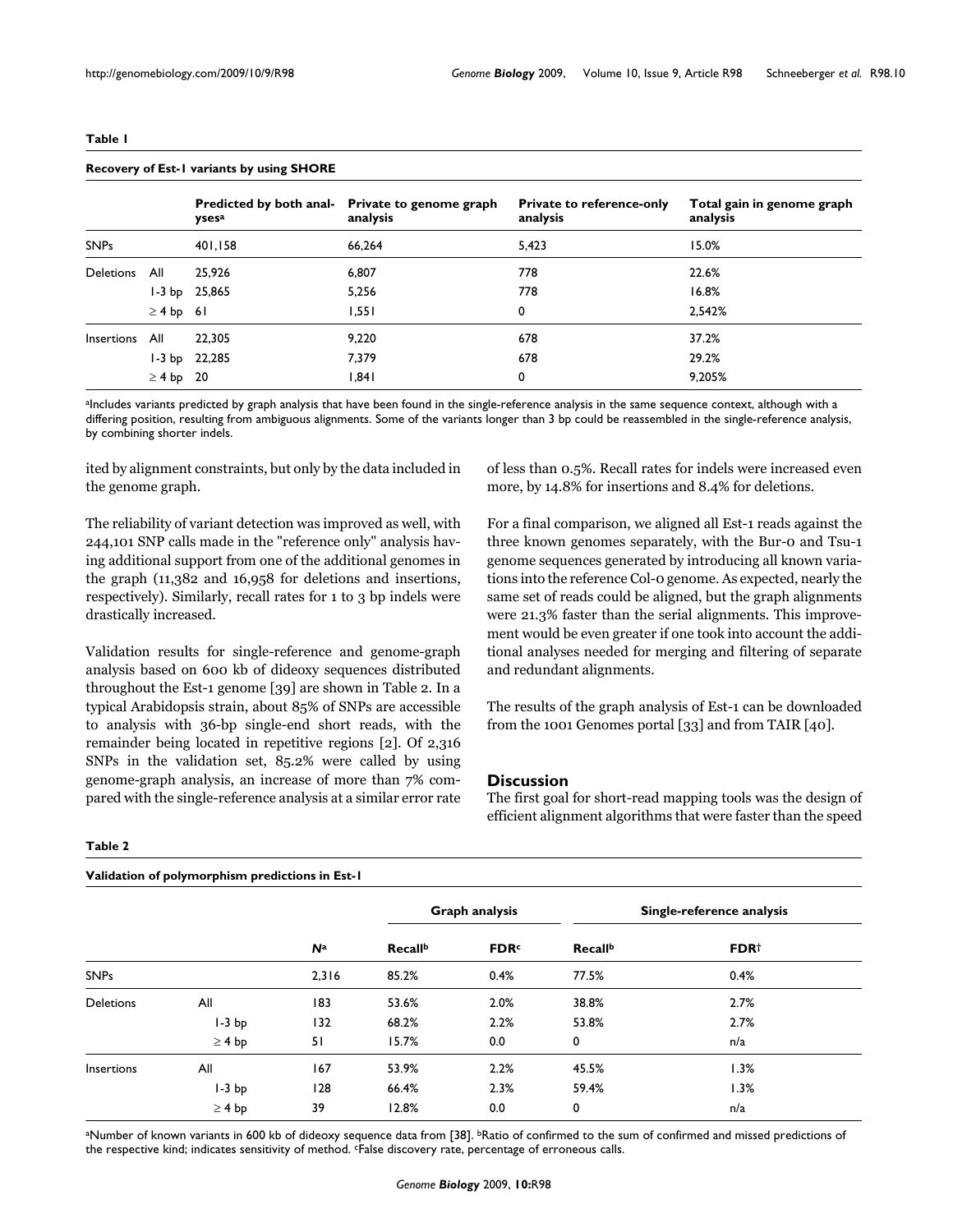with which raw data were produced. Considering that intraspecific sequence differences are often more substantial than previously anticipated, a major challenge is the requirement not to disregard or misplace too many reads. With the rapidly increasing knowledge of variants, one could simply align against all known genomes for a species separately. This would not require any new methods, but it comes with the overhead of redundant alignments in conserved regions. We have shown that graph alignments are already superior with information from only two divergent genomes added to the first genome sequence produced for Arabidopsis. This advantage should become much more drastic once hundreds of genomes are incorporated into the graph structure. In addition, this should improve the workflow, as the separate handling of hundreds of separate references would become increasingly impractical.

We demonstrated that short-read alignment against a complex graph representing multiple genomes not only is possible and produces meaningful results, but also provides access to regions that are highly divergent from the first reference. In addition, our approach reduces the number of false-positive SNP calls caused by misalignments near indels [2]. To our knowledge, this constitutes the first approach that efficiently incorporates multiple references and solves resultant problems. We note in addition that the representation of multiple genomes in a complex graph structure is not restricted to short-read mapping or intraspecific analyses. Other applications are easily conceivable (*e.g*., accurate local and global alignments of longer reads (up to whole genomes) against all known genomes of a species or even against a structure representing groups of related species), enabling analysis of metagenomic samples in one step. Likewise, read alignments against splice graphs representing known isoforms with differing exon-intron junctions would be beneficial for mRNA analysis.

Once the species-wide genome graph of Arabidopsis covers most common variants (see the *Arabidopsis thaliana* 1001 Genomes Project [32,33]), resequencing of newly collected material will become easier, as fewer inaccessible regions remain. A prerequisite for this are universal and communitywide accepted positional descriptors of insertions, for which we have advanced a proposal in this work.

#### **Ongoing development**

The steady increase in read length will improve the likelihood that a given read spans a region of complex differences relative to the first reference. Although no theoretic limitation exists for the lengths of global alignments (GenomeMapper currently allows reads of up to 1,000 bp with unlimited numbers of mismatches or gaps), allowing more and more mismatches and gaps would strongly affect runtime. This could be addressed by further increasing the efficiency of the parallelization, which is already tuned to reduce runtime for longread alignments with numerous gaps and mismatches.

Another challenge that is conceptually similar to matching known SNPs relative to the reference emerges from bisulfite treatment of DNA samples for methylome analysis [41]. The presence of cytosines that have been converted to thymines by bisulfite can be implemented as mismatches without penalty. This is currently being incorporated into GenomeMapper and will be supported in future versions.

# **Abbreviations**

Bp: base pair; GB: gigabytes; indels: insertions and/or deletions; k-mer: sequence signature; NIMS: nearly identical maximal substrings; POSIX: Portable Operating System Interface for Unix; RAM: random-access memory; SNP: single-nucleotide polymorphism; TAIR: The Arabidopsis Information Resource.

# **Authors' contributions**

KS and DW designed the study. KS and JH developed and implemented GenomeMapper. SO suggested optimizations resulting in major speed improvements, extended SHORE for the analysis of genome-graph alignments, and performed the Est-1 analysis together with JH and KS. SG implemented the parallelization, as discussed with OK. NW did the plant work and generated the Illumina sequencing library. KS wrote the manuscript with help from all authors.

# **Additional data files**

The following additional data are available with the online version of this article. Additional data file 1 describes supplementary methods and discussions, as well as tables listing the features of genome graph structure and the command lines used for comparison of the different alignment programs.

# **Acknowledgements**

The first three authors contributed equally to this work. The authors thank Richard M. Clark for his initial suggestion to include polymorphism data in short-read alignment targets, Christa Lanz for preparing libraries and running the Illumina GA, André Noll for his exemplary source code for memory-mapping files, and Felix Ott for providing indispensable help with programming SHORE. Financial support for this work came from a Gottfried Wilhelm Leibniz Award of the Deutsche Forschungsgemeinschaft and the Max Planck Society.

#### **References**

- Hillier LW, Marth GT, Quinlan AR, Dooling D, Fewell G, Barnett D, Fox P, Glasscock JI, Hickenbotham M, Huang W, Magrini VJ, Richt RJ, Sander SN, Stewart DA, Stromberg M, Tsung EF, Wylie T, Schedl T, Wilson RK, Mardis ER: **[Whole-genome sequencing and variant](http://www.ncbi.nlm.nih.gov/entrez/query.fcgi?cmd=Retrieve&db=PubMed&dopt=Abstract&list_uids=18204455) [discovery in C. elegans.](http://www.ncbi.nlm.nih.gov/entrez/query.fcgi?cmd=Retrieve&db=PubMed&dopt=Abstract&list_uids=18204455)** *Nat Methods* 2008, **5:**183-188.
- 2. Ossowski S, Schneeberger K, Clark RM, Lanz C, Warthmann N, Weigel D: **Sequencing of natural strains of** *Arabidopsis thaliana* **[with short reads.](http://www.ncbi.nlm.nih.gov/entrez/query.fcgi?cmd=Retrieve&db=PubMed&dopt=Abstract&list_uids=18818371)** *Genome Res* 2008, **18:**2024-2033.
- 3. Ahn SM, Kim TH, Lee S, Kim D, Ghang H, Kim DS, Kim BC, Kim SY, Kim WY, Kim C, Park D, Lee YS, Kim S, Reja R, Jho S, Kim CG, Cha JY, Kim KH, Lee B, Bhak J, Kim SJ: **[The first Korean genome](http://www.ncbi.nlm.nih.gov/entrez/query.fcgi?cmd=Retrieve&db=PubMed&dopt=Abstract&list_uids=19470904) [sequence and analysis: full genome sequencing for a socio](http://www.ncbi.nlm.nih.gov/entrez/query.fcgi?cmd=Retrieve&db=PubMed&dopt=Abstract&list_uids=19470904)[ethnic group.](http://www.ncbi.nlm.nih.gov/entrez/query.fcgi?cmd=Retrieve&db=PubMed&dopt=Abstract&list_uids=19470904)** *Genome Res* 2009, **19:**1622-1629.